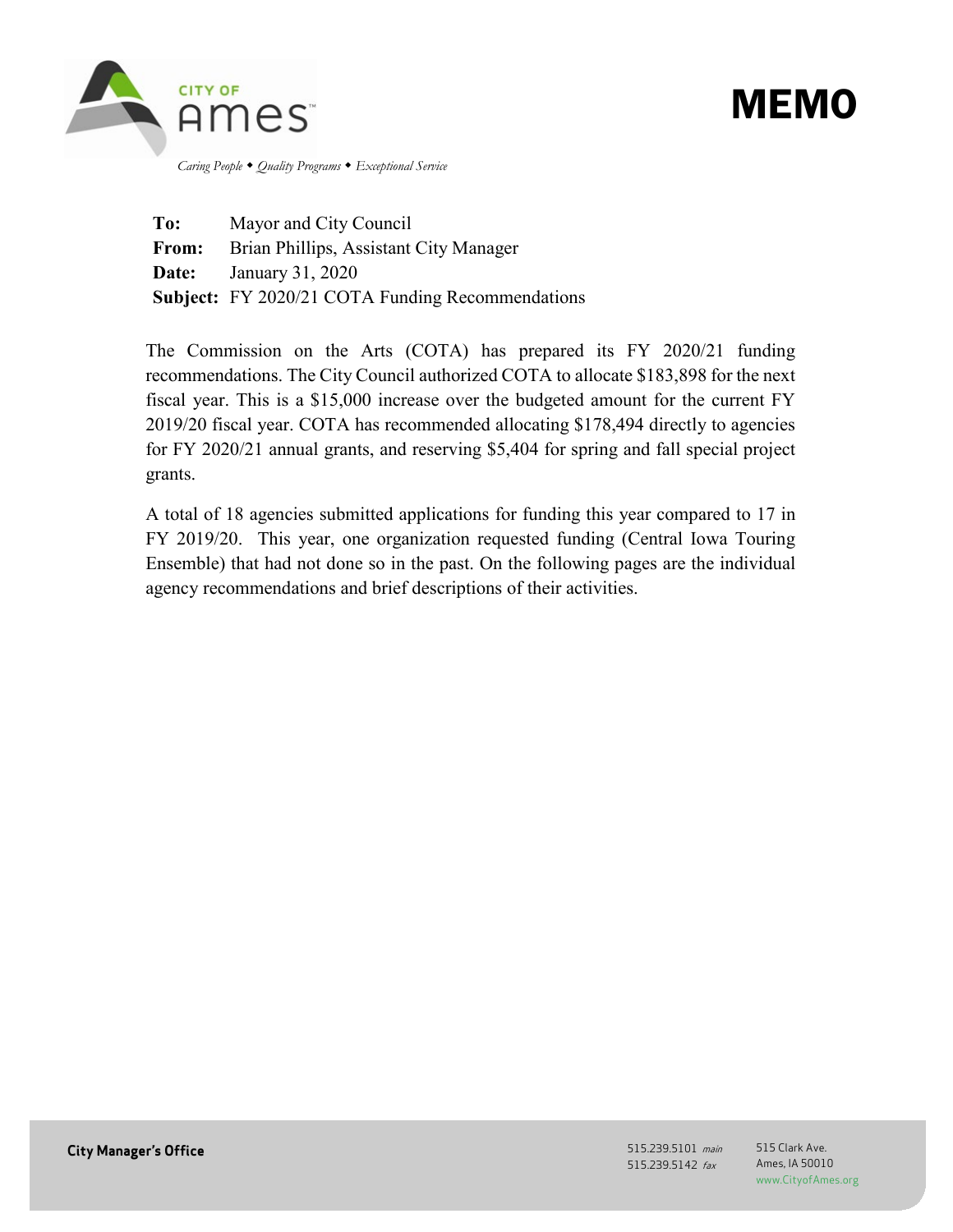| Organization                                  | 2019/20        |         | 2020/21          |         | 2020/21       |         |
|-----------------------------------------------|----------------|---------|------------------|---------|---------------|---------|
|                                               | <b>Adopted</b> |         | <b>Requested</b> |         | Recommended   |         |
| <b>ACTORS</b>                                 | $\mathbb{S}$   | 17,177  | $\mathbb{S}$     | 20,000  | $\mathcal{S}$ | 16,330  |
| <b>AIOFA</b>                                  |                | 9,760   |                  | 10,000  |               | 9,900   |
| <b>Ames Chamber Artists</b>                   |                | 4,048   |                  | 5,500   |               | 4,742   |
| Ames Children's Choirs                        |                | 13,770  |                  | 13,000  |               | 12,800  |
| <b>Ames Choral Society</b>                    |                | 3,878   |                  | 4,000   |               | 3,704   |
| <b>Ames Community Arts Council</b>            |                | 10,391  |                  | 11,750  |               | 11,288  |
| Ames Chapter of Des Moines Metro Opera Guild  |                | 1,225   |                  | 1,175   |               | 1,105   |
| Central Iowa Touring Ensemble                 |                |         |                  | 4,550   |               | 4,025   |
| Central Iowa Symphony                         |                | 9,474   |                  | 15,000  |               | 10,910  |
| <b>CoMotion Dance</b>                         |                | 3,000   |                  | 4,000   |               | 3,239   |
| Dancenter Dance Company Foundation            |                |         |                  | 3,000   |               | 2,568   |
| Good Company                                  |                | 1,950   |                  | 1,950   |               | 1,750   |
| India Cultural Association                    |                | 6,054   |                  | 15,000  |               | 8,951   |
| <b>KHOI</b>                                   |                | 3,000   |                  | 7,500   |               | 5,130   |
| Kids CoMotion                                 |                | 3,000   |                  | 3,000   |               | 2,900   |
| Octagon Center for the Arts                   |                | 47,220  |                  | 49,500  |               | 47,583  |
| <b>Story Theater Company</b>                  |                | 11,251  |                  | 20,635  |               | 13,530  |
| Town & Gown                                   |                | 18,140  |                  | 18,750  |               | 18,039  |
|                                               |                |         |                  |         |               |         |
| <b>Annual Grants Total</b>                    | \$             | 163,338 | S                | 208,310 | $\mathbf S$   | 178,494 |
|                                               |                |         |                  |         |               |         |
| <b>Reserve for Spring/Fall Special Grants</b> | \$             | 5,560   | \$               |         | $\mathbf S$   | 5,404   |
| <b>Total COTA Budget</b>                      | \$             | 168,898 | \$               | 208,310 | $\mathbf S$   | 183,898 |
|                                               |                |         |                  |         |               |         |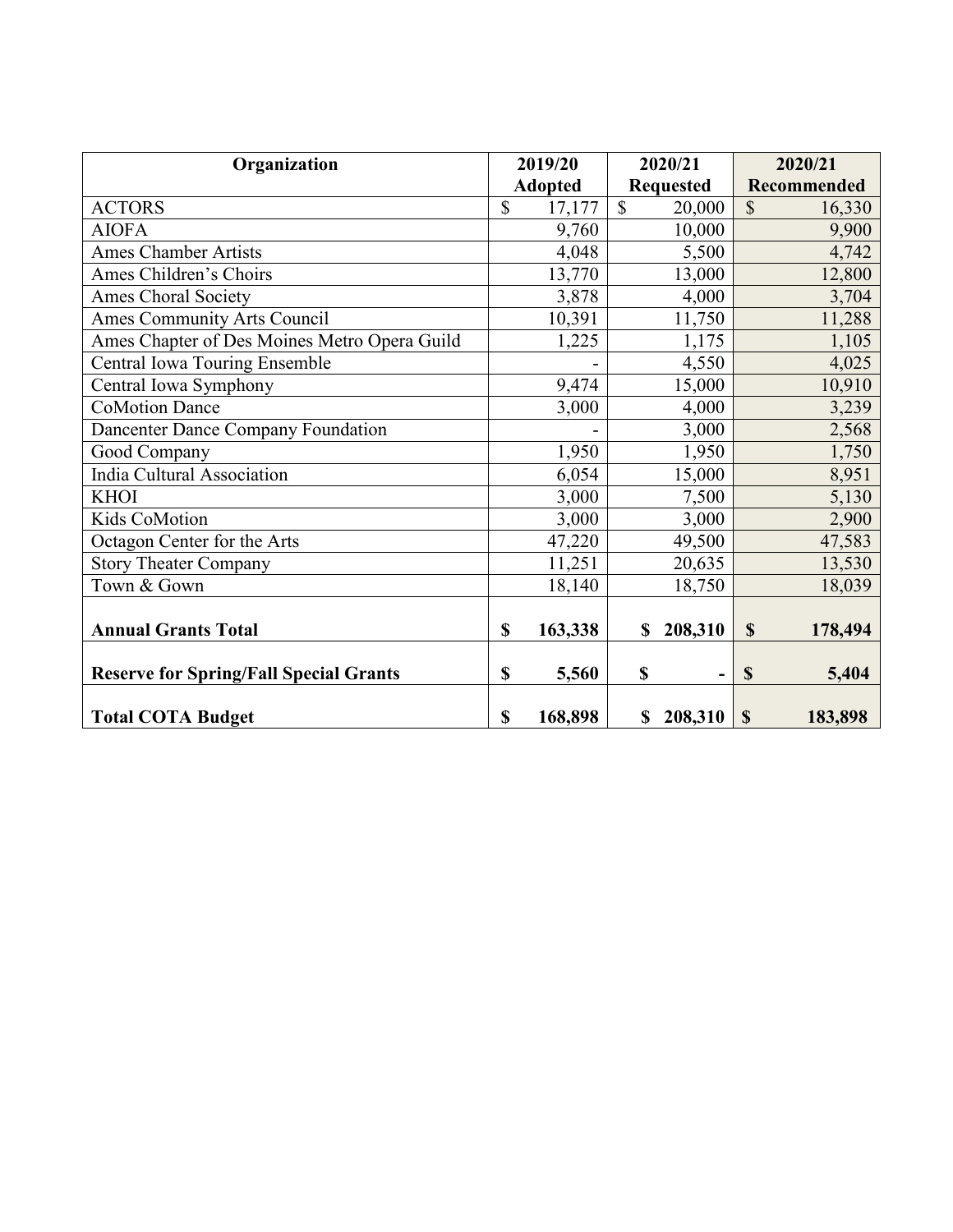## **COTA 2020-21 Paragraphs**

## **ACTORS, INC. (Ames Community Theater) - \$16,330**

The Ames Community Theater (ACTORS) produces five main stage shows each year that appeal to all aspects of the community. ACTORS invites community members to participate in live theater as performers, technicians, musicians, artists, and/or audience members. All positions at ACTORS are staffed with volunteers. Additionally, the cast and crews are not charged a participation fee. The income produced by each show is applied to the cost of staging the production including a prorated portion of the overhead of the building. COTA funding is used to supplement the actual cost of staging ACTORS five main stage productions each season. For its 65th season, ACTORS will be planning several special events.

## **Ames International Orchestra Festival Association, Inc. (AIOFA) - \$9,900**

The purpose of AIOFA is to inform, educate, and foster awareness among audiences of the value of classical music. This is achieved by providing financial support for and promoting live performances of outstanding orchestra as part of the Performing Arts Series at Stephens Auditorium. The goal is to reach audiences of all ages, enhance concert attendance, and increase awareness of the value of classical music performances. COTA funding is used to underwrite artists' fees, outreach activities, and special discounts targeted at youth, students, and those who might never have attended a classical music concert. For the 2020-21 season, AIOFA will host the Siberian State Symphony Orchestra. Also, they hope to bring back the festival-type engagement, where performance groups interact in educational and community outreach.

## **Ames Chamber Artists (ACA) - \$4,742**

The Ames Chamber Artists (ACA) is an auditioned choir for men and women in central Iowa, organized to provide excellent choral performance of many styles of music to varied audiences in Ames and the surrounding area. ACA performs at least two concerts per season and often collaborates with other musicians to expand the types of music performed, as well as the number of performances offered to the community. It has long been a purpose of ACA to promote lifelong choral singing to young people, so ACA seeks opportunities to perform with school choirs and children's choirs. For the 2020- 21 season, ACA will be looking to work with the Gilbert High School Choir.

#### **Ames Children's Choirs Association, Inc. (ACC) - \$12,800**

Ames Children's Choir (ACC) is open to children who desire to develop their singing skills. The choirs are dedicated to promoting musical excellence among the youth of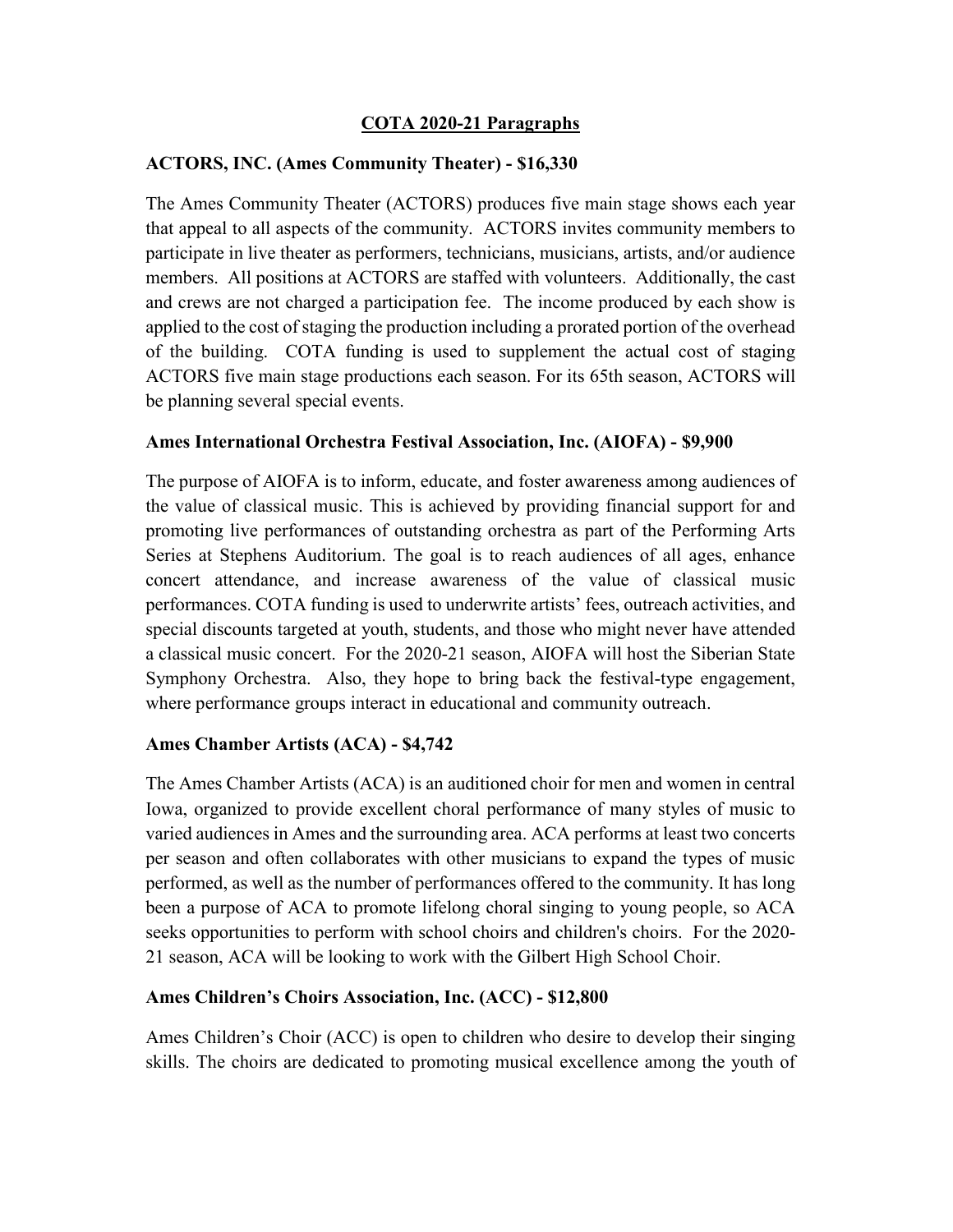Central Iowa and providing the Ames community with quality musical performances and opportunities. It is ACC's goal to make these experiences affordable for all children in the community. COTA funds are used to provide scholarships for singers, commission new works, support music purchases, professional fees and facilities rental. During their 26th season (2020-21), ACC will continue to provide outstanding artistic and educational experiences for youth in Ames and the surrounding communities. To increase program inclusivity in the younger choirs, seven-year-old children have been invited to join the Preparatory Choir. To increase inclusivity with older singers with changing voices, ACC created a fourth choir: Singers, a 3- to 4-part mixed voice ensemble. ACC will give public performances by all choirs in December and May. In addition, each of the choirs will perform individually throughout the year for Ames city events, fine arts organizations, church services, public schools, low-income residences and retirement residences.

#### **Ames Choral Society (ACS) - \$3,704**

The Ames Choral Society (ACS) benefits Ames by providing a community chorus open to all interested singers in the Ames area. ACS performances include diverse, highquality secular and sacred choral literature. Members are high school age and older. COTA funding allows the ACS to purchase music for special compositions and to hire additional instrumentalists and solo vocalists. The funds also allow ACS to keep dues affordable and assist with the rising costs of publicity. Now entering its 55th season, ACS presents four programs each season. The December concert features holiday music, the two "cabaret" show performances consist of popular songs and musical theatre pieces, the spring concert has often included a major work for orchestra and the June concert features American music.

#### **Ames Community Arts Council (ACAC) - \$11,288**

The Ames Community Arts Council (ACAC) was created in 1976 by the Mayor of the City of Ames as an umbrella organization dedicated to celebrating the arts in Ames. ACAC is a member-based organization and encourages any interested individual or group to join. The ACAC serves local artists, arts and cultural organizations and businesses, and all the citizens of Ames. Its goal is to build community and promote the vibrant art scene in Ames. Many ACAC activities are free of charge. COTA funds allow the ACAC to promote cultural events, recognize excellence through annual Arts Awards, offer small grants for Arts in Education, and provide opportunities for artists to promote their work to the Ames community.

#### **Ames Chapter of Des Moines Metro Opera Guild -- \$1,105**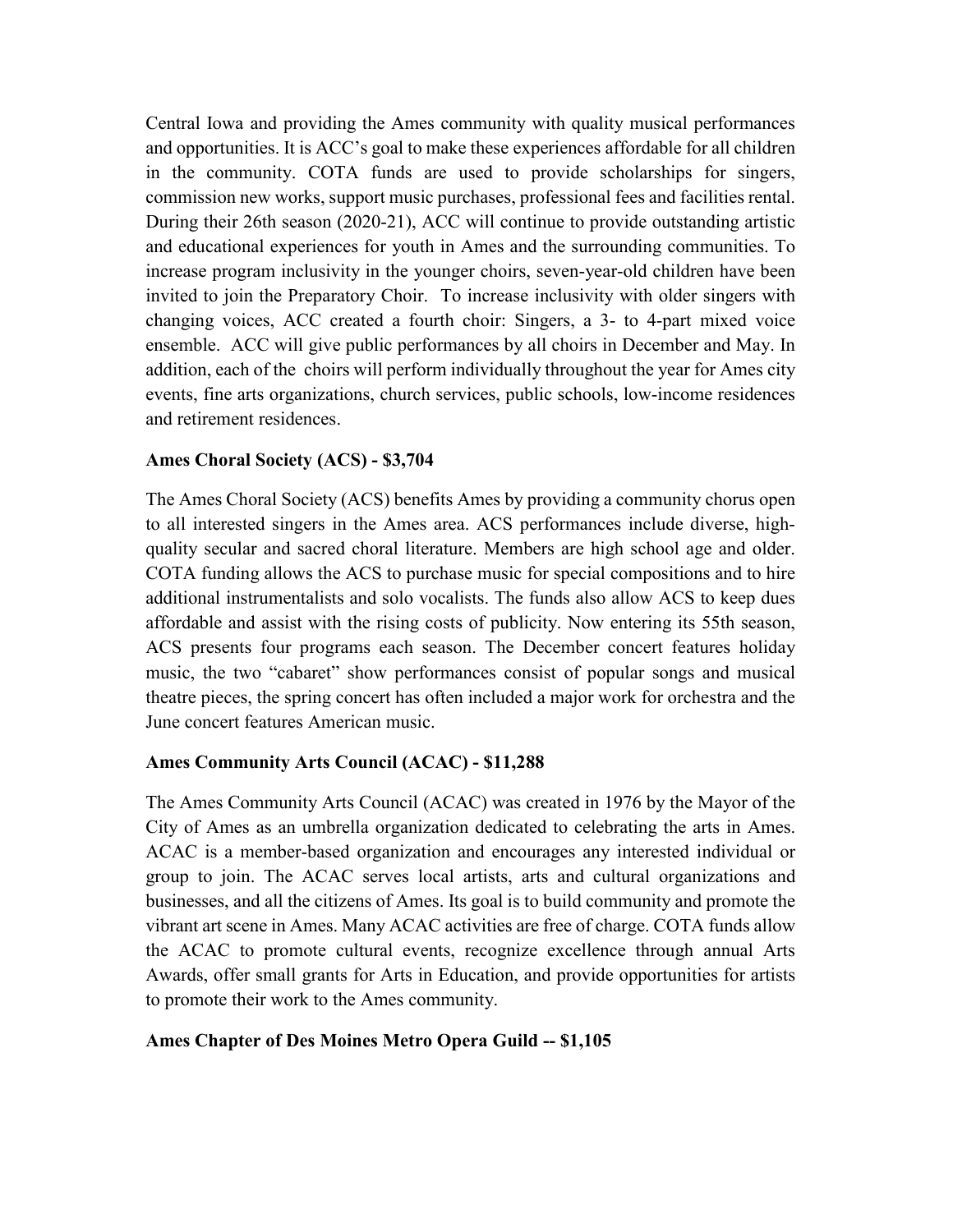The Ames Chapter of the Des Moines Metro Opera Guild has been active in Ames for over 30 years. Its goal is to educate the community about opera through monthly programs, host local opera events, and promote the Des Moines Metro Opera's Summer Festival. The summer festival is a popular event with Ames opera-fans, though many older residents face difficulty with transportation to the performance. The COTA grant will help with transportation for these residents, as well as anyone else who would like to take advantage of a planned shuttle service.

## **Central Iowa Touring Ensemble - \$4,025**

The Central Iowa Touring Ensemble is a relatively new organization composed of high school students. For the FY 2020-21 season, the Central Iowa Touring Ensemble will conduct its annual musical. The organization also plans to present several special projects. The goal of the special projects is to bring a fun and energizing piece of theater to schools, libraries and other arts organizations. The organization is trying to bridge the gap in the community by targeting the youth specifically. The organization plans to hold three special projects in FY 2020-21.

#### **Central Iowa Symphony Association (CIS) - \$10,910**

Central Iowa Symphony (CIS), an Ames-based community orchestra, offers superior live symphonic performances for Ames area residents. CIS provides area musicians and audiences with satisfying musical experiences and unique educational and cultural activities. The symphony and its audiences also have long been the beneficiary of the talents of young local artists—including students from the Ames School District and four other central Iowa school districts—who play in the orchestra, perform as soloists, and sing in choral groups. CIS performs concerts in October, December (holidaythemed show), March (Young Artists show), May, and August (admission-free pops concert). Funds from COTA provide CIS with the means to cover annual expenses, including marketing of concerts, rehearsal and concert hall rent, guest artists, and music and equipment fees.

## **Co'Motion Dance Theater -- \$3,239**

Co'Motion Dance Theater is a professional modern dance company based in Ames. It was founded in 1978 in response to the limited availability of modern dance opportunities outside the university setting. Co'Motion Dance Theater produces high quality, professional dance performances and workshops in Ames and other Midwest cities. The company offers an on-going program of dance classes, seminars and performance workshops. COTA funds allow the company to rehearse and stage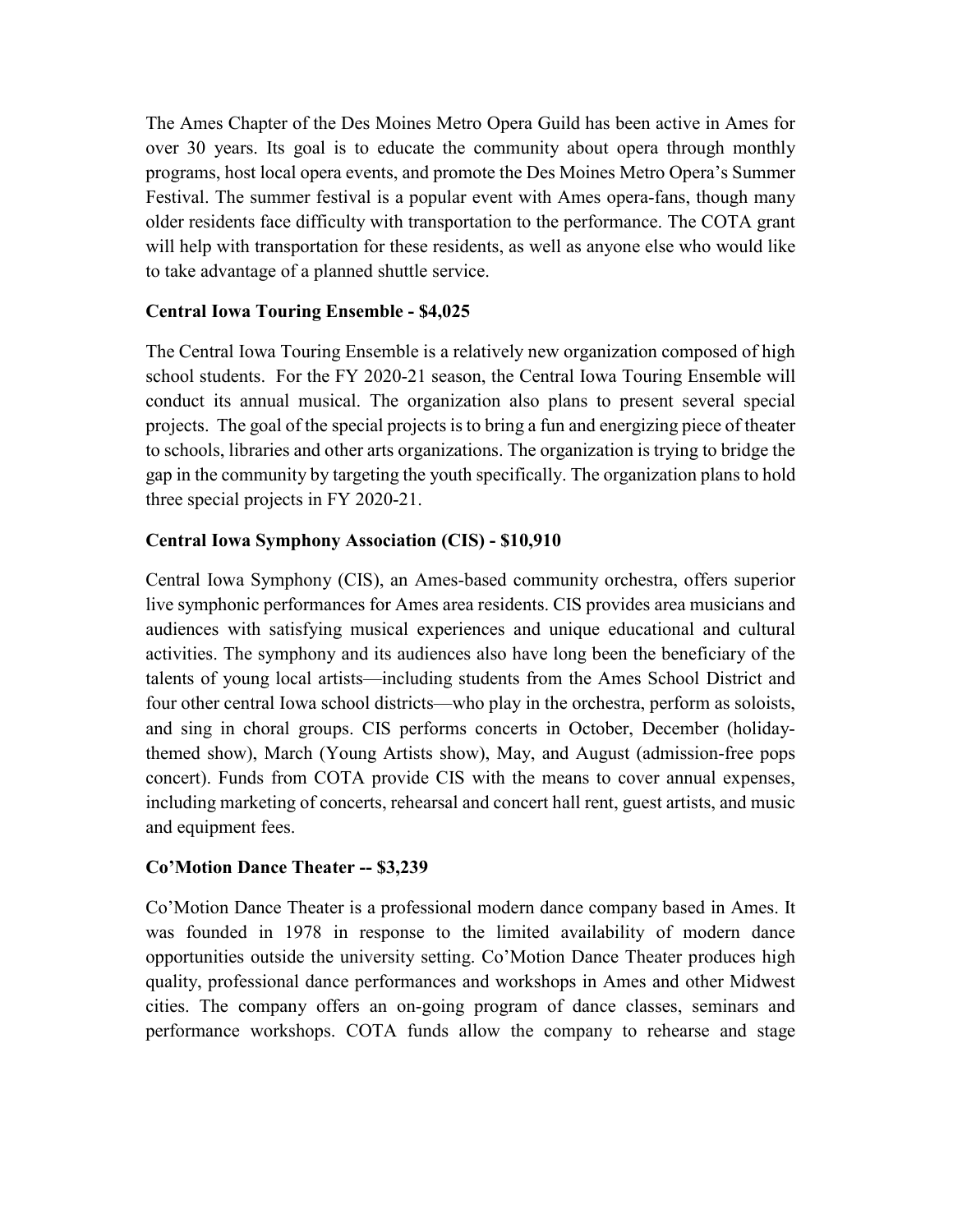performances and workshops as well as fostering a creative outlet for all dancers in Ames.

# **Good Company: A Women's Choral Ensemble, Inc. - \$1,750**

Good Company (GC), a women's choral ensemble, was started in 1993 as a way to foster the singing of choral music written for treble voices. GC reaches out to all segments of the Ames community and the surrounding areas through performance. With a membership of more than 30 women, GC holds at least two concerts a year and participates in special musical performances throughout the year to benefit many diverse groups, including the Kiwanis and Good Neighbor.

# **Dancenter Dance Company Foundation - \$2,568**

Dancenter Dance Company Foundation (DDCF) provides volunteer and financial support for the education, development, and advancement of dancers while enriching our community through dance. COTA funding is used for the rental of the Ames High School Auditorium for the Dancenter Dancer Showcase. This free annual dance performance is marketed to the entire Ames community and features ballet, tap, contemporary, and jazz dance genres. COTA funds help eliminate the ticket-cost barrier that often exists in the fine arts, as patrons are able to attend this premier dance event at no cost. The performance also benefits and supports aspiring Ames dancers by giving them an opportunity to perform and share their talents with the community.

## **India Cultural Association - \$8,951**

The India Cultural Association (ICA) was formed in 1992. Its mission is to assist and promote educational, youth, literary, charitable, and cultural activities with the intent to maintain, preserve, and foster the cultural and secular heritage of India and also to enhance friendship and understanding with people from various cultural backgrounds. It also strives to share the secular and rich culture of India with Ames and surrounding areas. The organization plans to bring "Naatak - America's Biggest Indian Theater" to Ames to perform a play in English to showcase India's cultural heritage with all Iowans.

# **KHOI FM - \$5,130**

KHOI will celebrate its eighth year of broadcasting operations during the 2020-2021 cycle. The mission of the station is that of a cultural institution – to build community and promote creativity and arts in Central Iowa through over the air broadcasts, on the web, and with live performances. KHOI is committed to the celebration of diversity of culture, race, and ethnicity by promotion of unity of people in the Ames community and beyond. KHOI intends to utilize COTA funding to expand live music events featuring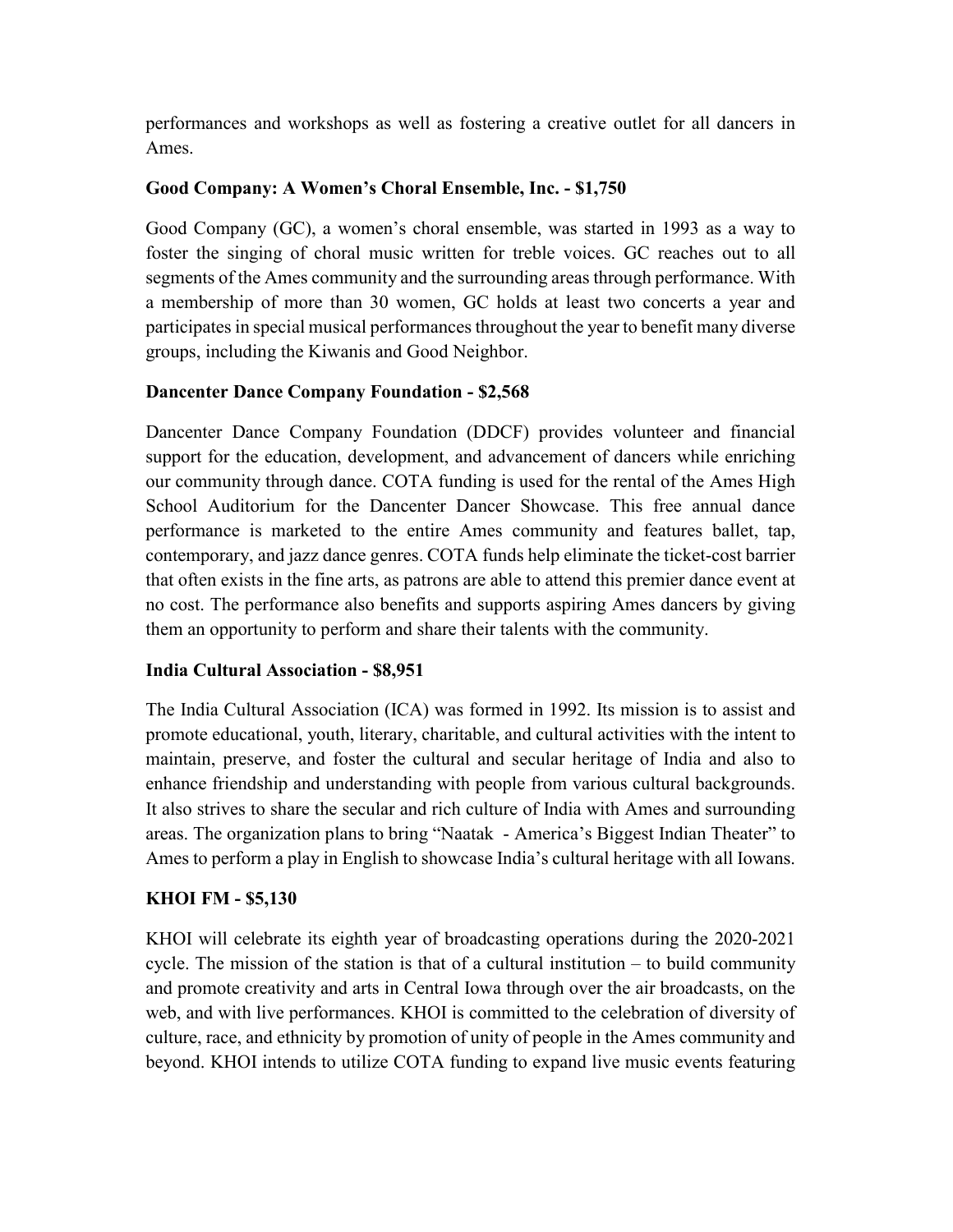local musicians and to commission a visual work of art to complement special audio programming concerning central Iowa's watershed and its critical role in the local environment. These programs will be open to any interested parties throughout the Ames community and Central Iowa.

## **Kids Co 'Motion - \$2,900**

Kids Co 'Motion (KCM), founded in 1989, offers workshops and performances to introduce and to train children ages 8-18 in the Ames area in the art of creating and producing dances, specifically modern dance. KCM is designed to be accessible for all levels of dance experience and develops future leaders and, in addition to acquiring dance skills, participants learn discipline of collaboration. COTA support helps support this annual workshop and performance for the community.

# **The Octagon Center for the Arts - \$47,583**

The Octagon Center for the Arts (Octagon) is a non-profit community arts organization that has offered art exhibits and quality educational programs for children and adults since 1966. The Octagon also holds special events and has a retail art shop promoting local artisans. The Octagon partners with the Main Street District, Ames Community Arts Council, local schools, Mainstream Living, ISU, YSS, United way, the Ames Public Library and the Boys and Girls Club of Story County. COTA funds enable the organization to reach 32,000 people a year in some form of art experience and expression, by providing annual operational support for workshops, supplies, marketing, shop artists, etc.

## **Story Theater Company - \$13,530**

Founded in 2006, the mission of the Story Theater Company (STC) is to increase the number of theatrical opportunities for the children of Ames and surrounding communities through performances and workshops, and to expose children to positive role models from the ISU theatre department who teach the fundamentals of theatre while encouraging self-confidence, responsibility and teamwork. In 2019-2020, STC will produce two full-scale productions for ages 9-18; a full-scale "mature" show for participants aged 13-18; and, to address the growing interest in performance opportunities for local youth, STC will again produce a "tween" show, for participants ages 9-13. COTA funds help support annual operational expenses, including rehearsal and performance space rentals, supplies, educational workshops, royalties and performance licenses.

## **Ames Town and Gown Chamber Music Association - \$18,039**